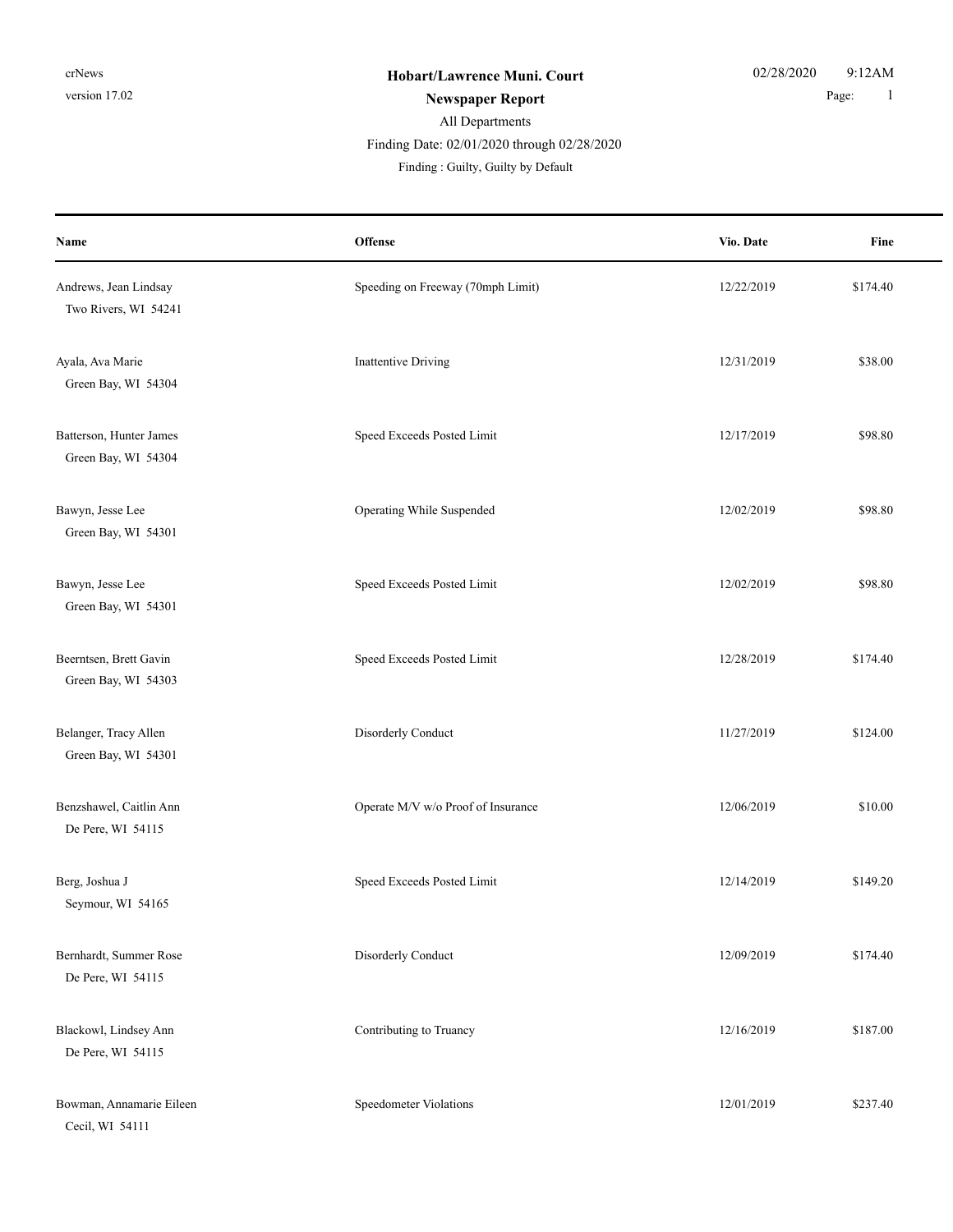### All Departments **Newspaper Report** 2 Finding Date: 02/01/2020 through 02/28/2020

| Name                                                | Offense                              | Vio. Date  | Fine     |
|-----------------------------------------------------|--------------------------------------|------------|----------|
| Cahill, Jeffrey Christopher<br>Oneida, WI 54155     | Speed Exceeds Posted Limit           | 12/19/2019 | \$98.80  |
| Cherkasky, Samuel David<br>Kaukauna, WI 54130       | Speed Exceeds Posted Limit           | 12/17/2019 | \$174.40 |
| Christjohn, Raymond Lonefeather<br>Oneida, WI 54155 | Possess Drug Paraphernalia           | 12/29/2019 | \$313.00 |
| Christjohn, Raymond Lonefeather<br>Oneida, WI 54155 | Possession of THC                    | 12/29/2019 | \$313.00 |
| Cimino, Paige Lynn<br>De Pere, WI 54115             | Speed Exceeds Posted Limit           | 12/16/2019 | \$98.80  |
| Clemo, Bruce A<br>Green Bay, WI 54304               | Speed Exceeds Posted Limit           | 12/22/2019 | \$124.00 |
| Cornelius, Julia L<br>De Pere, WI 54115             | Violate DL Restrictions Class D or M | 11/21/2019 | \$124.00 |
| Cornelius, Julia L<br>De Pere, WI 54115             | Operate M/V After Reg Susp           | 11/21/2019 | \$98.80  |
| Couillard, Camie Rae<br>Green Bay, WI 54313         | Speed Exceeds Posted Limit           | 11/22/2019 | \$98.80  |
| Couillard, Camie Rae<br>Green Bay, WI 54313         | Operating While Suspended            | 11/22/2019 | \$124.00 |
| Danforth, Alison Lily<br>Green Bay, WI 54313        | Speed Exceeds Posted Limit           | 12/02/2019 | \$124.00 |
| Danforth, Alison Lily<br>Green Bay, WI 54313        | Operating While Suspended            | 12/02/2019 | \$124.00 |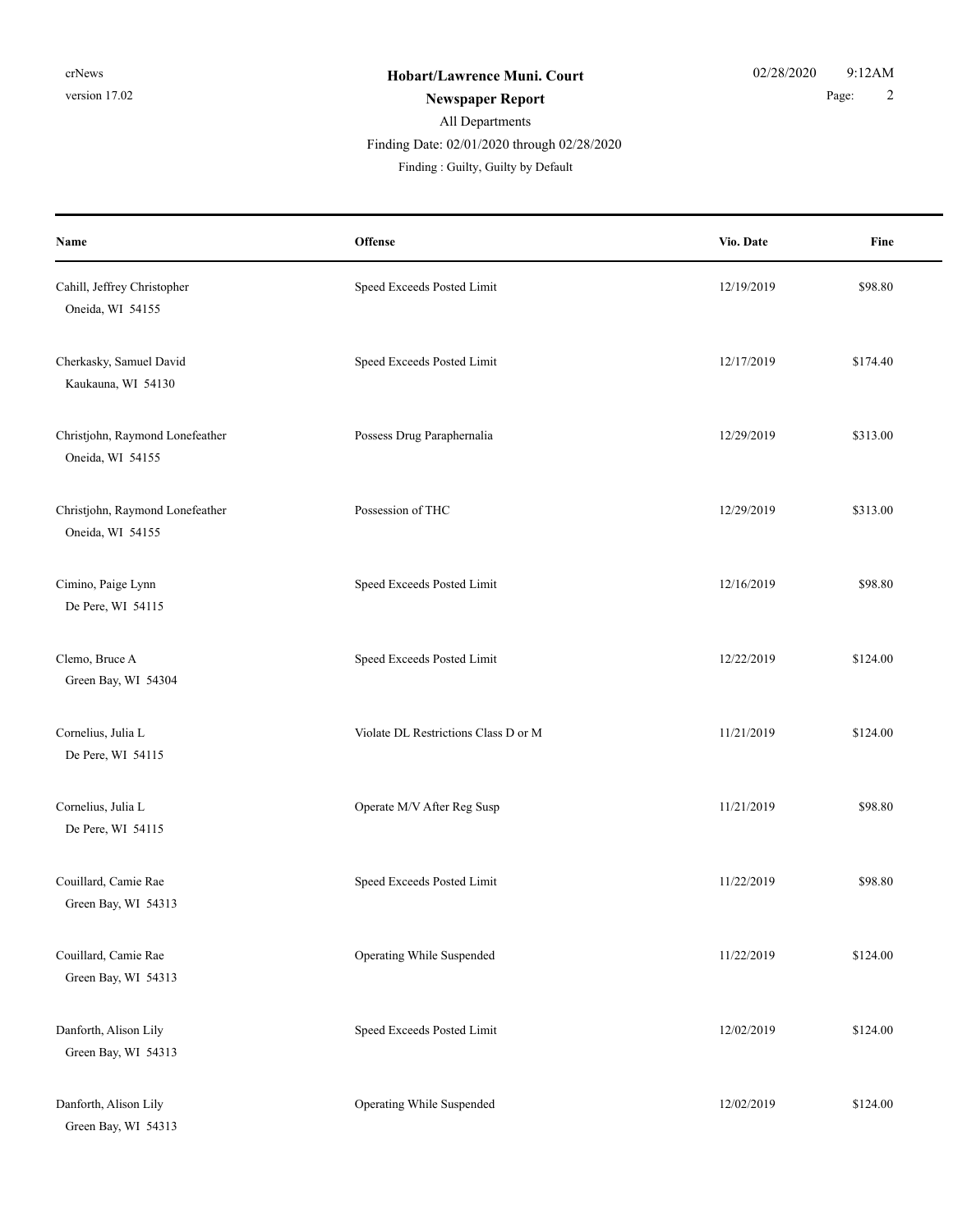## All Departments

Finding Date: 02/01/2020 through 02/28/2020

| Name                                          | <b>Offense</b>                       | Vio. Date  | Fine       |
|-----------------------------------------------|--------------------------------------|------------|------------|
| Danforth, Dusty Rae<br>Seymour, WI 54165      | Operate M/V After Reg Susp           | 12/22/2019 | \$98.80    |
| Danforth, Dusty Rae<br>Seymour, WI 54165      | Speed Exceeds Posted Limit           | 12/22/2019 | \$149.20   |
| Danforth, Dylan Anderson<br>De Pere, WI 54115 | Speed Exceeds Posted Limit           | 12/27/2019 | \$124.00   |
| Degroot, Sydney Jennifer<br>De Pere, WI 54115 | ID Card Violations 17-20             | 10/11/2019 | \$250.00   |
| Dessart, Shawn David<br>Green Bay, WI 54303   | Non Registration of M/V              | 12/07/2019 | \$98.80    |
| Dessart, Shawn David<br>Green Bay, WI 54303   | Operate M/V w/o Proof of Insurance   | 12/07/2019 | \$10.00    |
| Dittel, Laura A<br>Iron Ridge, WI 53035       | Unreasonable/Imprudent Speed and FVC | 08/31/2019 | \$136.60   |
| Dittel, Laura A<br>Iron Ridge, WI 53035       | Open Intoxicants in M/V - Passenger  | 08/31/2019 | \$187.00   |
| Dittel, Laura A<br>Iron Ridge, WI 53035       | Operating M/V Under the Influence    | 08/31/2019 | \$1,020.50 |
| Flauger, Ian Joe<br>Oneida, WI 54155          | Possess Drug Paraphernalia           | 12/21/2019 | \$313.00   |
| Flauger, Ian Joe<br>Oneida, WI 54155          | Possession of THC                    | 12/21/2019 | \$313.00   |
| Gillis, Austin Robert<br>De Pere, WI 54115    | Speed Exceeds Posted Limit           | 12/11/2019 | \$124.00   |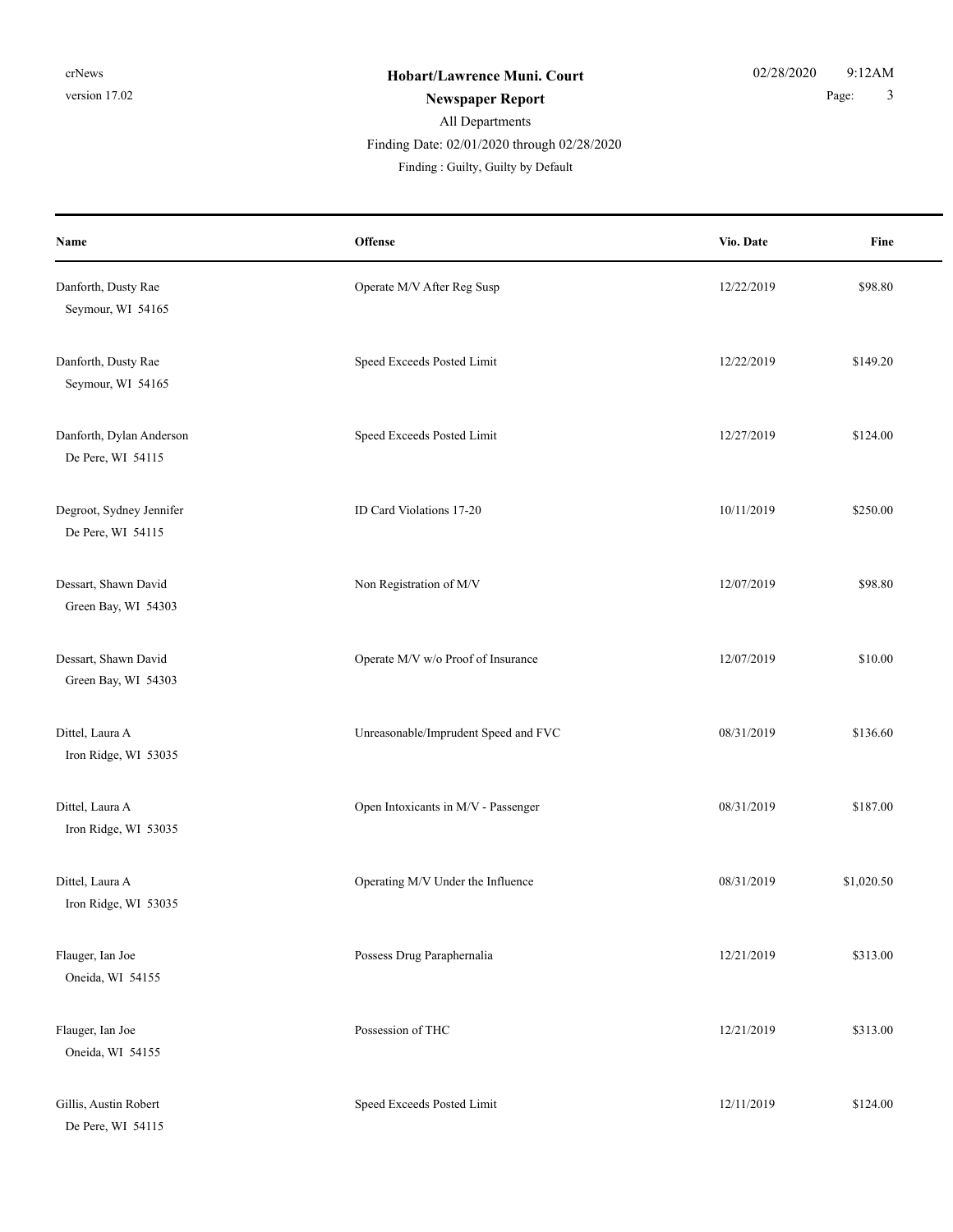## All Departments

#### Finding Date: 02/01/2020 through 02/28/2020

| Name                                              | Offense                              | Vio. Date  | Fine     |
|---------------------------------------------------|--------------------------------------|------------|----------|
| Gow, Kenneth James<br>Green Bay, WI 54311         | Operate M/V w/o Insurance            | 12/09/2019 | \$124.00 |
| Gow, Kenneth James<br>Green Bay, WI 54311         | Reckless Driving/Endangering Safety  | 12/09/2019 | \$313.00 |
| Gow, Kenneth James<br>Green Bay, WI 54311         | Unreasonable/Imprudent Speed and FVC | 12/09/2019 | \$136.60 |
| Gunz, Erika Eva<br>Pulaski, WI 54162              | Unreasonable/Imprudent Speed and FVC | 12/01/2019 | \$136.60 |
| Heinmiller, Christopher Neal<br>Pulaski, WI 54162 | Speeding on Freeway (65mph Limit)    | 12/26/2019 | \$136.40 |
| Hoffmann, John F<br>Seymour, WI 54165             | <b>Inattentive Driving</b>           | 12/17/2019 | \$111.40 |
| Johnson, Rose M<br>De Pere, WI 54115              | Non Registration of M/V              | 12/28/2019 | \$98.80  |
| Laboy, Keizer David<br>Kaukauna, WI 54130         | <b>Inattentive Driving</b>           | 12/12/2019 | \$111.40 |
| Longmore, Matthew Richard<br>Neenah, WI 54956     | Speed Exceeds Posted Limit           | 12/22/2019 | \$149.20 |
| Lortz, Nolan Albert<br>Clearwater, WI 55320 1409  | Speeding on Freeway (65mph Limit)    | 12/27/2019 | \$124.00 |
| Mateo, Jose B<br>Oshkosh, WI 54903                | Too Fast for Conditions              | 11/29/2019 | \$136.60 |
| Mateo, Jose B<br>Oshkosh, WI 54903                | Operate w/o Valid License            | 11/29/2019 | \$124.00 |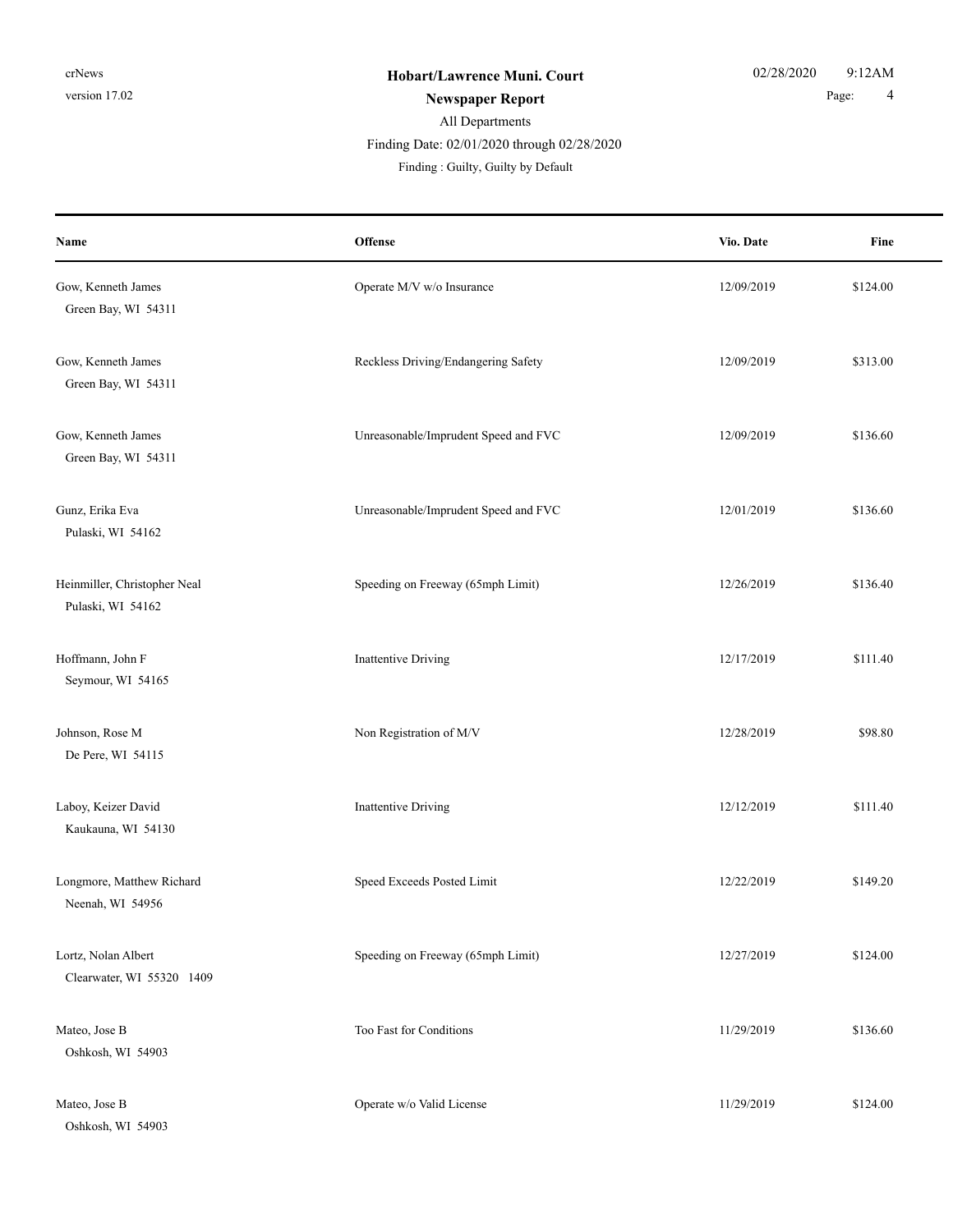# All Departments

Finding Date: 02/01/2020 through 02/28/2020

| Name                                          | Offense                            | Vio. Date  | Fine     |
|-----------------------------------------------|------------------------------------|------------|----------|
| Melotte, Johnny Paul<br>Green Bay, WI 54313   | Operate M/V w/o Proof of Insurance | 12/17/2019 | \$10.00  |
| Moore, Carrie A<br>Green Bay, WI 54303        | Operate M/V w/o Insurance          | 12/21/2019 | \$124.00 |
| Mroch, Rachel Marie<br>Little Chute, WI 54140 | Disorderly Conduct                 | 11/27/2019 | \$124.00 |
| Nau, Brennan Lewis<br>Oconto, WI 54153        | Speeding on Freeway (65mph Limit)  | 12/26/2019 | \$136.40 |
| Patoka, Teresa Lynn<br>Hobart, WI 54155       | Speed Exceeds Posted Limit         | 12/06/2019 | \$124.00 |
| Perrault, Paige Lynn<br>Green Bay, WI 54311   | Speeding on Freeway (65mph Limit)  | 12/26/2019 | \$136.40 |
| Peterson, Ronald<br>Kaukauna, WI 54130        | Speed Exceeds Posted Limit         | 12/20/2019 | \$124.00 |
| Pickett, Lance Diego<br>De Pere, WI 54115     | Too Fast for Conditions            | 12/12/2019 | \$136.60 |
| Potrykus, Robert John<br>Brookfield, WI 53005 | Speed Exceeds Posted Limit         | 12/20/2019 | \$149.20 |
| Potrykus, Robert John<br>Brookfield, WI 53005 | Operating While Suspended          | 12/20/2019 | \$124.00 |
| Potts, Daniel Glenn<br>Green Bay, WI 54301    | Speed Exceeds Posted Limit         | 12/19/2019 | \$98.80  |
| Prast, Alexandra Lauren<br>Kaukauna, WI 54130 | Non Registration of M/V            | 12/09/2019 | \$98.80  |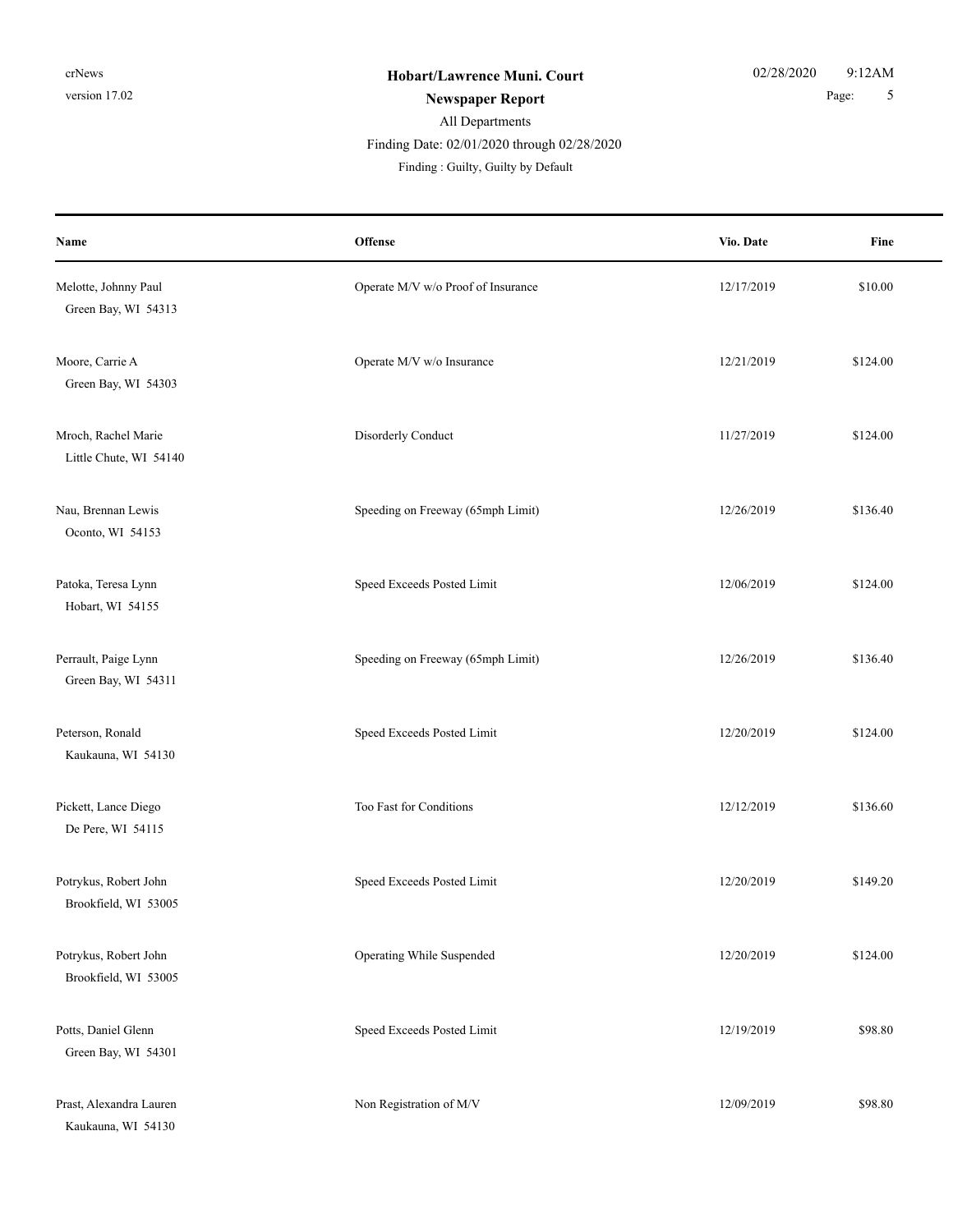## All Departments Finding Date: 02/01/2020 through 02/28/2020

| Name                                              | Offense                              | Vio. Date  | Fine     |
|---------------------------------------------------|--------------------------------------|------------|----------|
| Schmitz, Stephenie Norah<br>Grand Chute, WI 54914 | Speeding on Freeway (70mph Limit)    | 12/21/2019 | \$174.40 |
| Skenandore, Margo M<br>Oneida, WI 54155           | Operating While Suspended            | 12/15/2019 | \$124.00 |
| Smith, Ramonica Julia<br>Oneida, WI 54155         | Operating While Suspended            | 12/03/2019 | \$124.00 |
| Sobiek, Ryan James<br>Oneida, WI 54155            | Non Registration of M/V              | 12/08/2019 | \$38.00  |
| Symicek, Kevin Thomas<br>De Pere, WI 54115        | Unreasonable/Imprudent Speed and FVC | 12/30/2019 | \$136.60 |
| Vandinter, Brooke Nicole<br>Freedom, WI 54130     | ID Card Violations 17-20             | 10/11/2019 | \$250.00 |
| Vera-Meyers, Heather J<br>Green Bay, WI 54313     | Operate M/V w/o Insurance            | 12/17/2019 | \$38.00  |
| Vera-Meyers, Heather J<br>Green Bay, WI 54313     | Resisting/Obstructing an Officer     | 12/17/2019 | \$313.00 |
| Wallin, Adam Michael<br>Merrill, WI 54452         | Speeding on Freeway (65mph Limit)    | 11/01/2019 | \$250.00 |
| Walter, Jaelyn Terese<br>Green Bay, WI 54303      | Speed Exceeds Posted Limit           | 12/02/2019 | \$124.00 |
| Wetzel, Danny Alan<br>Cecil, WI 54111             | Operating While Suspended            | 12/27/2019 | \$124.00 |
| Wohlfarth, Erich M<br>Keshena, WI 54135           | Speeding on Freeway (65mph Limit)    | 12/27/2019 | \$124.00 |